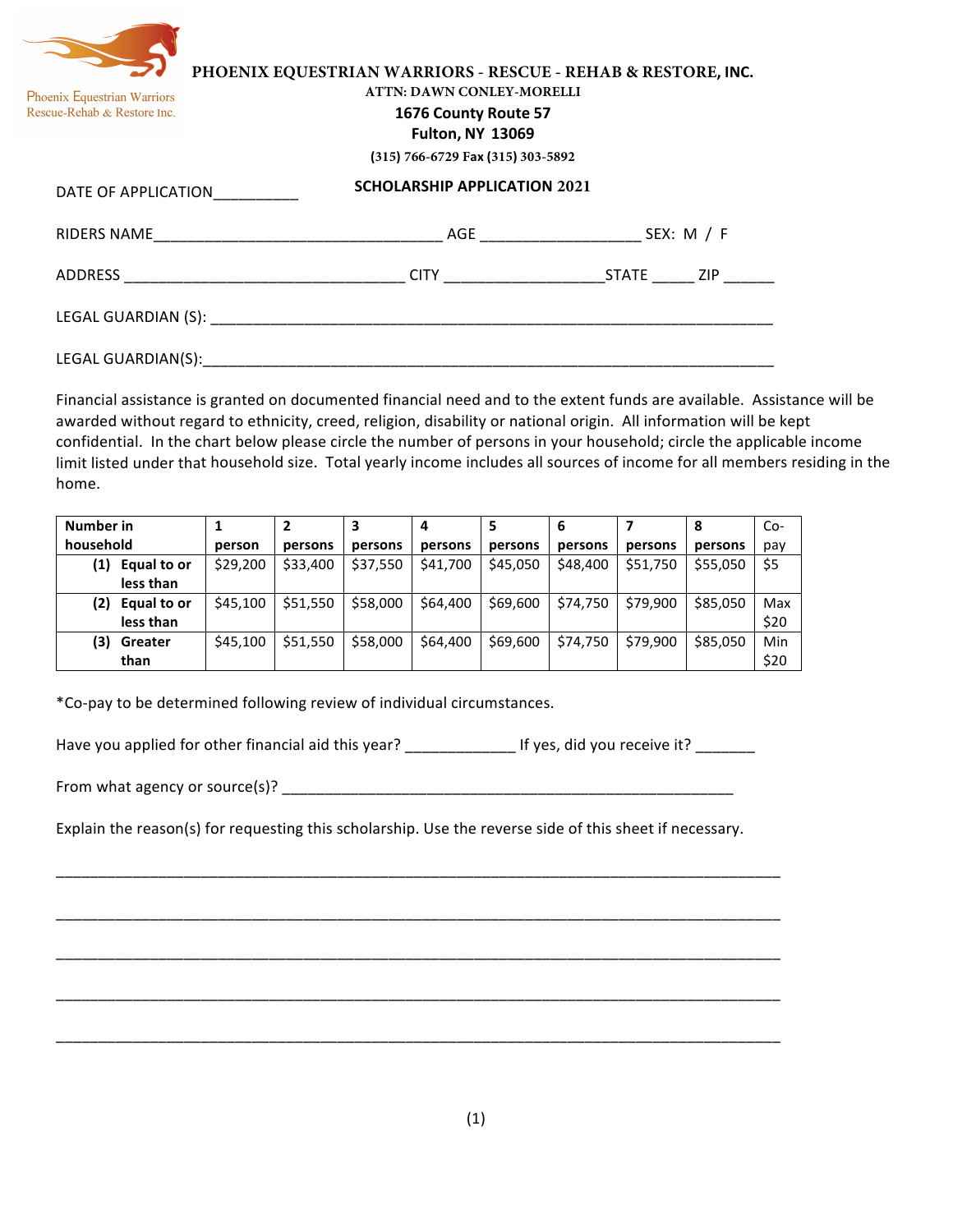## **SCHOLARSHIP APPLICATION**

## **MOTHER'S INFORMATION:**

| Marital status: Married _____ Single: _____ Legally separated _____ Divorced ____                                                                                   |  |  |  |
|---------------------------------------------------------------------------------------------------------------------------------------------------------------------|--|--|--|
|                                                                                                                                                                     |  |  |  |
|                                                                                                                                                                     |  |  |  |
|                                                                                                                                                                     |  |  |  |
|                                                                                                                                                                     |  |  |  |
| Length of service______________ _____________ Gross annual salary __________________________________                                                                |  |  |  |
| Does your employer match donations? _____ Y _____ N<br>(If you are unsure, please ask your employer or call Winslow for assistance)<br><b>FATHER'S INFORMATION:</b> |  |  |  |
|                                                                                                                                                                     |  |  |  |
|                                                                                                                                                                     |  |  |  |
|                                                                                                                                                                     |  |  |  |
|                                                                                                                                                                     |  |  |  |
|                                                                                                                                                                     |  |  |  |
| Marital status: Married ____ Single: ____ Legally separated ____ Divorced ____                                                                                      |  |  |  |
|                                                                                                                                                                     |  |  |  |
|                                                                                                                                                                     |  |  |  |
|                                                                                                                                                                     |  |  |  |
|                                                                                                                                                                     |  |  |  |
|                                                                                                                                                                     |  |  |  |
| Does your employer match donations? ____ Y ____ N<br>(If you are unsure, please ask your employer or call Winslow for assistance)                                   |  |  |  |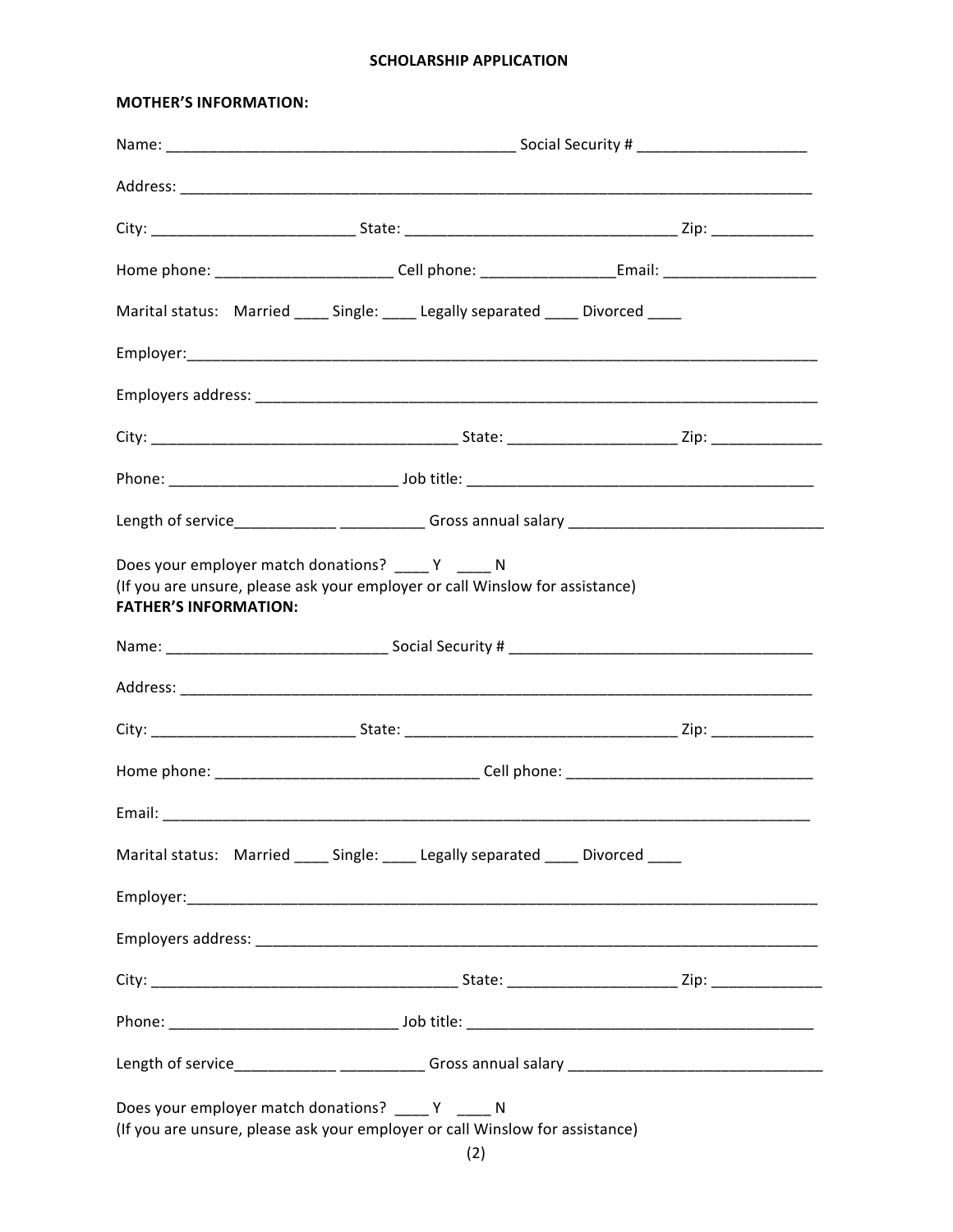## **FINANCIAL INFORMATION:**

PLEASE FILL OUT COMPLETELY. If amount is zero please indicate -0-. All monthly expenses must be included.

| <b>INCOME (MONTHLY)</b>  | <b>EXPENSES</b>           |  |
|--------------------------|---------------------------|--|
|                          | (MONTHLY)                 |  |
| Mother's net earnings    | Rent/Mortgage             |  |
| Father's net earnings    | Car payment               |  |
| Unemployment             | <b>Other Loans</b>        |  |
| Child Support            |                           |  |
| Alimony                  |                           |  |
| Pension/Retirement       | Car Insurance             |  |
| <b>Social Security</b>   | Heating/Gas               |  |
| Other________            | Electric                  |  |
|                          | Telephone                 |  |
| <b>TOTAL INCOME</b>      | Cell phone                |  |
|                          | Cable                     |  |
| Investments              | <b>Garbage Collection</b> |  |
| Savings                  | Credit cards(s)           |  |
| CDs                      | (monthly payments)        |  |
| <b>Stocks</b>            |                           |  |
| <b>Bonds</b>             |                           |  |
| Annuities                | <b>Medical expenses</b>   |  |
| Other                    |                           |  |
|                          |                           |  |
| <b>TOTAL INVESTMENTS</b> | Child care                |  |
|                          | Other                     |  |
|                          | Other                     |  |
|                          | Other                     |  |
|                          |                           |  |
|                          | <b>TOTAL EXPENSES</b>     |  |

# **OTHER DEPENDENTS:**

| Name: | D.O.B. |
|-------|--------|
|       |        |
| Name: | D.O.B. |
| Name: | D.O.B. |
| Name: | D.O.B. |
|       |        |